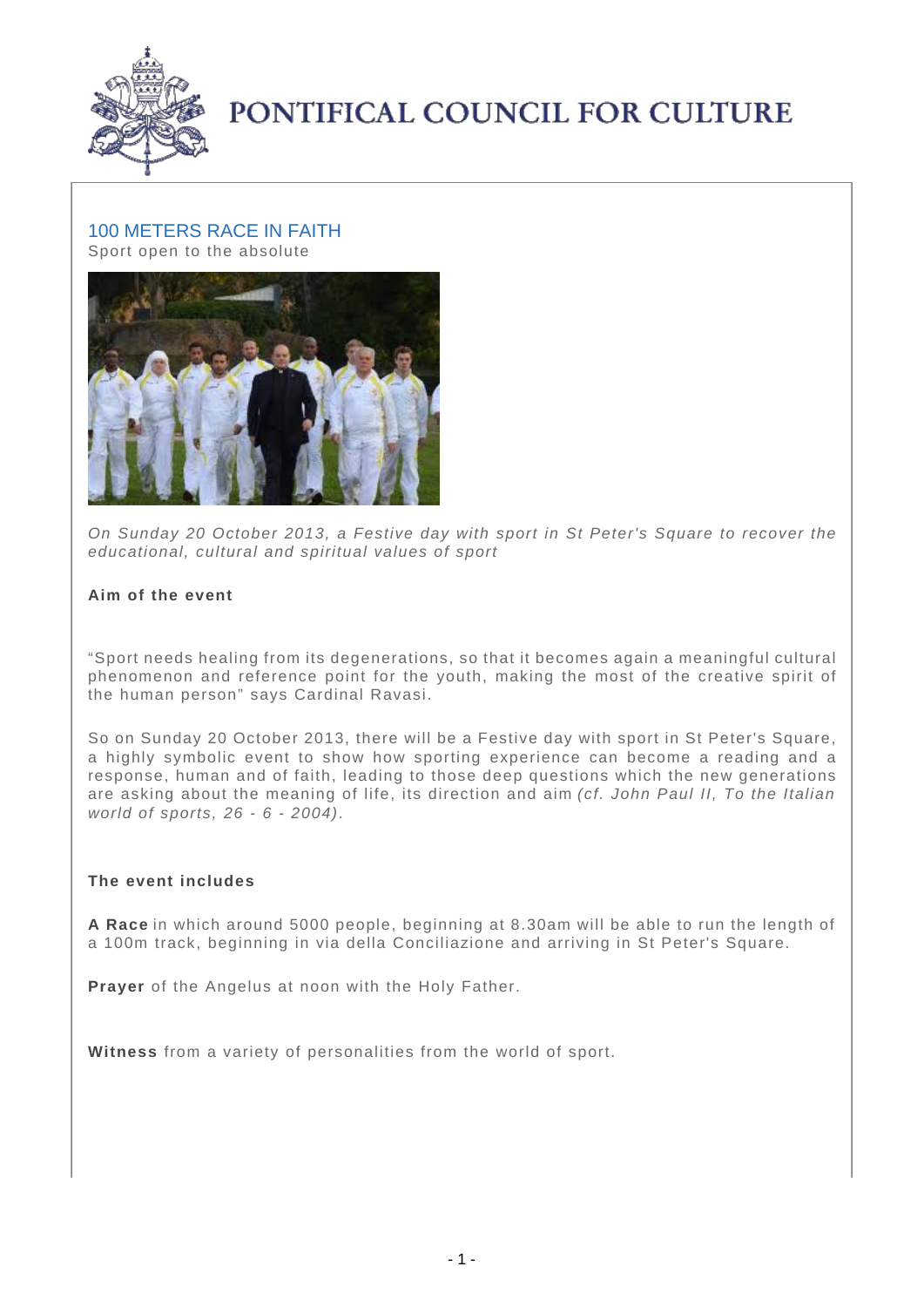

### **A prayer for sports**

May our praise rise to you, O Father, who in your providence, guide our efforts and energies to an end that is full of grace and goodness. Support us in our body and spirit And teach us to use our free time wisely. Hear, O Lord, our trust-filled prayer, enhance the vigour of our being, and give us serenity of soul. May all who are involved in sports experience in faithfulness the value of friendship and overcoming every form of violence promote the culture of love. Through Christ our Lord Amen.

**The Idea**